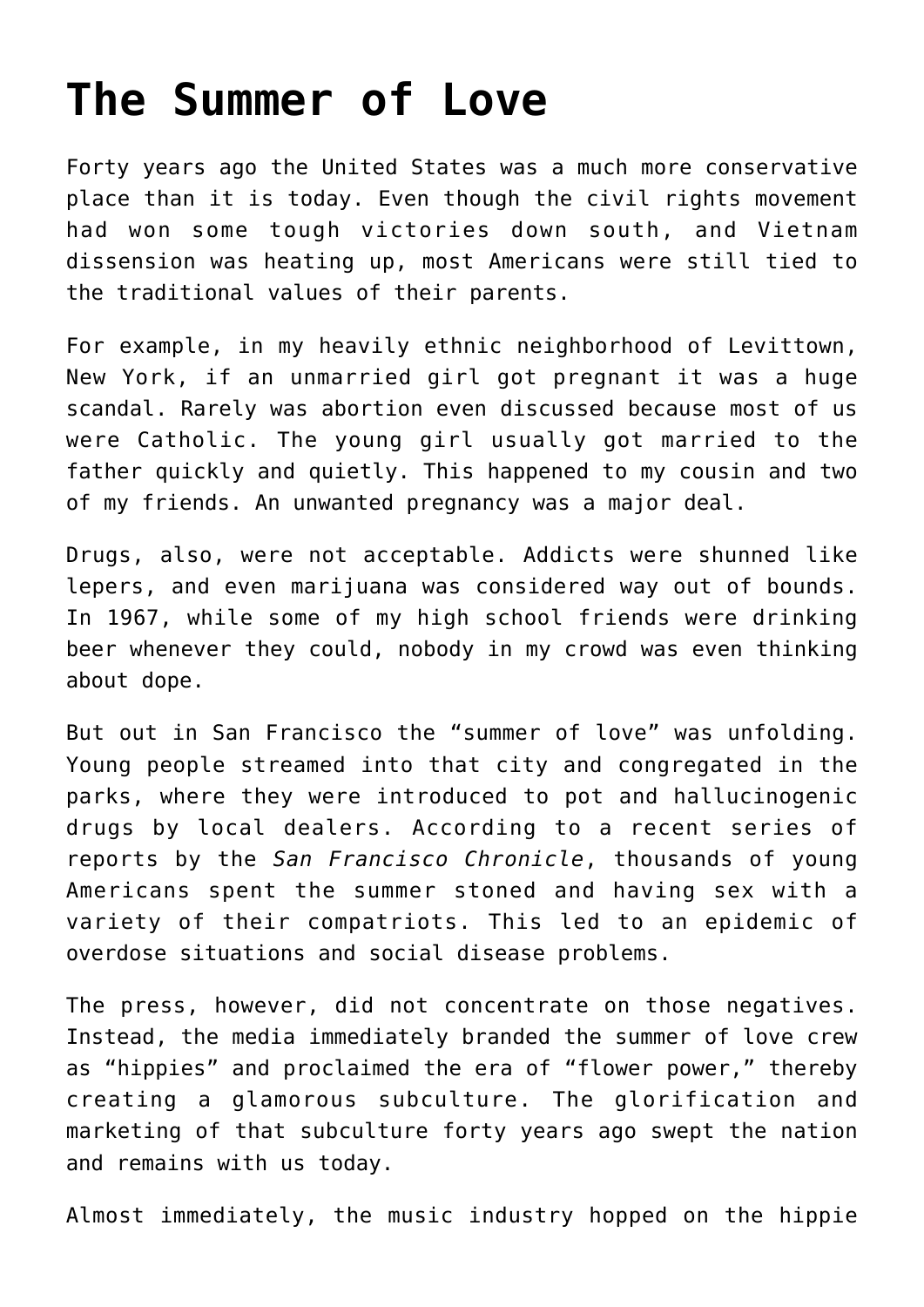bandwagon and rebellious, drug-addled pop stars soared up the charts. The names are now icons: Joplin, Hendrix, Morrison, Slick, Garcia, and so on. No question, the summer of love changed America's attitudes towards drugs, sex, and rock 'n roll.

The unintended consequences of that summer are staggering. Janis Joplin, Jimi Hendrix, and Jim Morrison all died at age 27 from drug and/or alcohol activity. Jerry Garcia of the Grateful Dead lasted longer, but his heroin intake ultimately did him in. All told, the damage the drug scourge has done to America is incalculable.

But you'd never know that by the media, which generally continues to glorify our permissive culture. There's little mention that 70% of African-American babies are now born outof-wedlock, while the overall birth rate outside of marriage has gone from eight percent 40 years ago to 37% today. Single mom homes, of course, are the major driver of poverty in America.

So, call me a fogy, but I'm not real nostalgic about the summer of love. I like the music it engendered, but you can have the acid trips and the poor hygiene. Certainly, love is a good thing in any season. But it must be accompanied by responsibility to truly flower.

#### **[Politics of Death](https://bernardgoldberg.com/bribing-bad-parents/)**

The eerie kabuki dance that is Iraq is about to enter a new phase where death is the only certainty. The Democratic party is hell-bent on pulling out of the desert killing fields, while the Bush administration is trying to buy time with an aggressive push against the murderous "insurgents."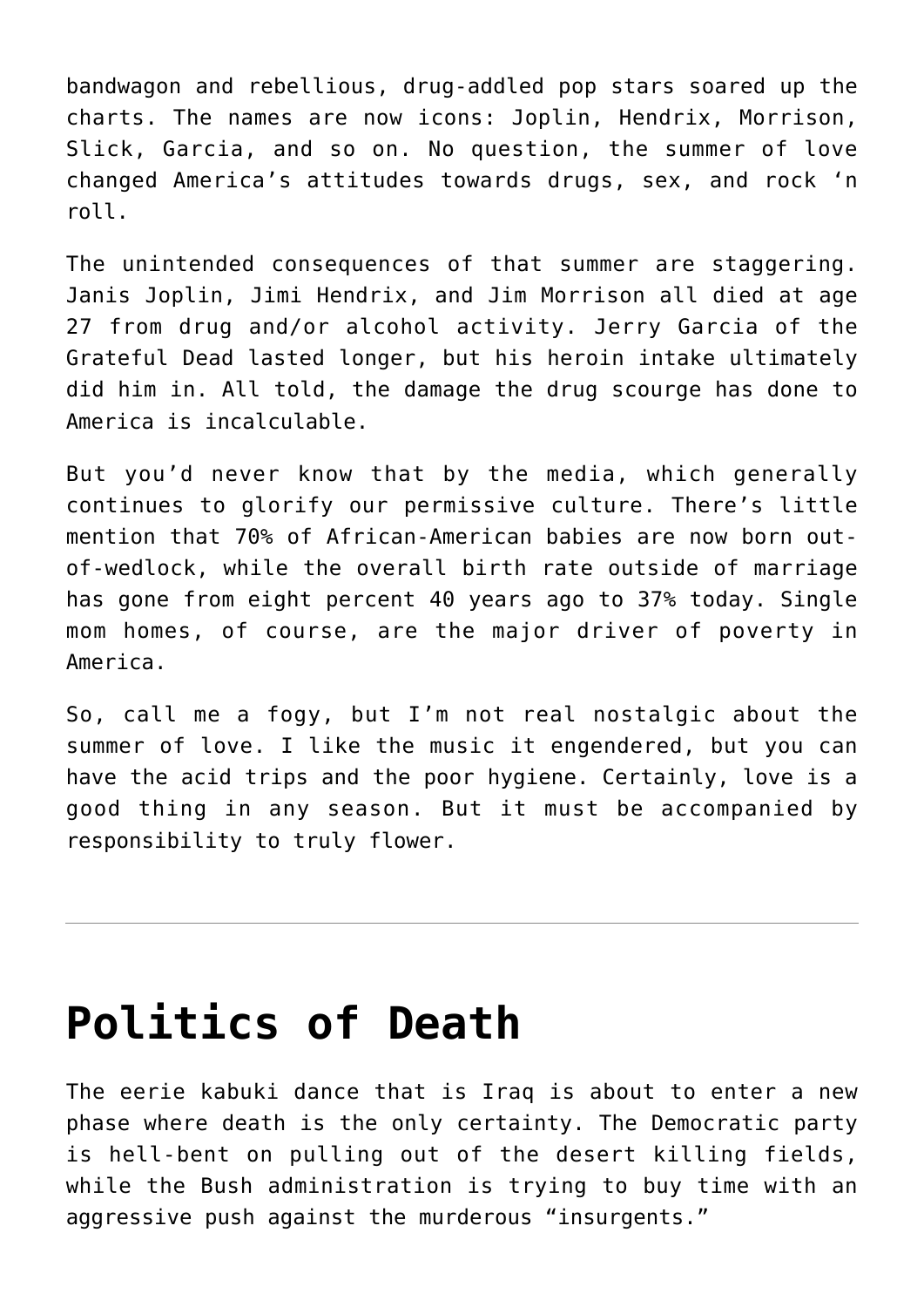Polls show that most Americans are sick of the entire mess and the left is capitalizing on the disenchantment. There is no question the war has been mismanaged and the Iraqi government is corrupt and cowardly. But the stakes in Iraq are enormous, and that point has been consistently hidden from the American public by a media that despises the Bush administration and is openly rooting for a Democratic president in 2008.

The cold truth is that Iran will dominate Iraq if the USA withdraws. That dominance will lead to increased terror activity against American interests not only in the Persian Gulf region, but also around the world. Iran's goal is to humiliate America and establish a powerful Shiite juggernaut that will target Saudi Arabia, Israel, and the United States itself. Using terror surrogates trained and armed inside Iraq, Iran will unleash them all over the world. Chaos doesn't even begin to cover it.

There is little difference between al-Qaeda and the Mullahs who call the shots in Iran. Both groups want to annihilate Westerners and Jews. This is not a secret. Iranian President Ahmadinejad delights in stating his homicidal urges every chance he gets.

But living in relative safety, many Americans simply don't want to hear it. It was the same thing in the late 1930s when millions of Americans didn't want any part of Hitler or Tojo. It was only after Pearl Harbor that the country rallied against the evil that threatened it.

9/11 was Pearl Harbor II, and for a time, Americans came together to fight the enemy. All of that evaporated, however, in the fog of confusion called Iraq. President Bush and his advisers truly believed the Iraqi people would choose freedom over carnage. They were wrong.

Yes, there are good, brave Iraqis, but not enough of them. Ancient tribal hatreds and terror-for-hire madmen rule the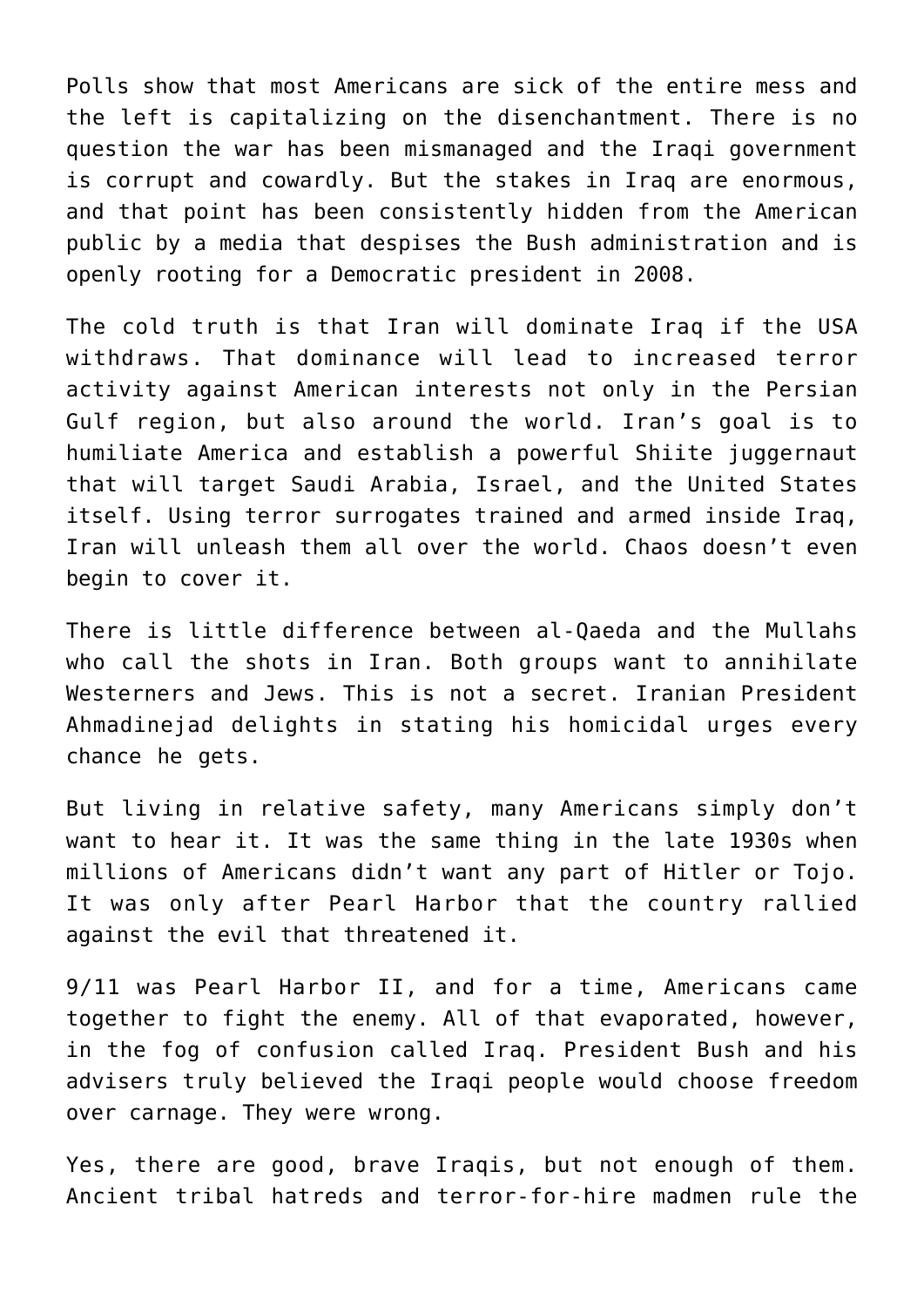day. The United States military has performed magnificently. But no nation can impose order on a population that believes God requires them to murder people.

So what should be done in Iraq? A rapid U.S. pullout would likely result in massive death, as the various Muslims sects would try to obliterate each other. The cut-and-runners don't mention that very much, but the Democrats already have their talking points. If thousands are murdered after the Americans leave, it would be Bush's fault because he got us in there in the first place.

So it's a win-win for the left. They can claim they saved American lives by getting the military out, and if civilians are murdered as a result, they'll put it on Bush and the Republicans. The politics of death is alive and well.

Those of us bright enough to understand the big picture in Iraq know that the USA must keep a strong presence there, but cannot continue to support a corrupt government. So a new defensive strategy must be put in place. Protect Iraq against an Iranian incursion, but increasingly let the Iraqis manage their day-to-day problems. By next March, Americans will have sacrificed for five years in this place; that's more than enough time for the Iraqis to step up.

Finally, all Americans should listen very closely to what the presidential candidates say about Iraq. The next president will have to manage this problem, and if he or she makes a mistake, it could lead to worldwide catastrophe.

That's how intense this whole thing is.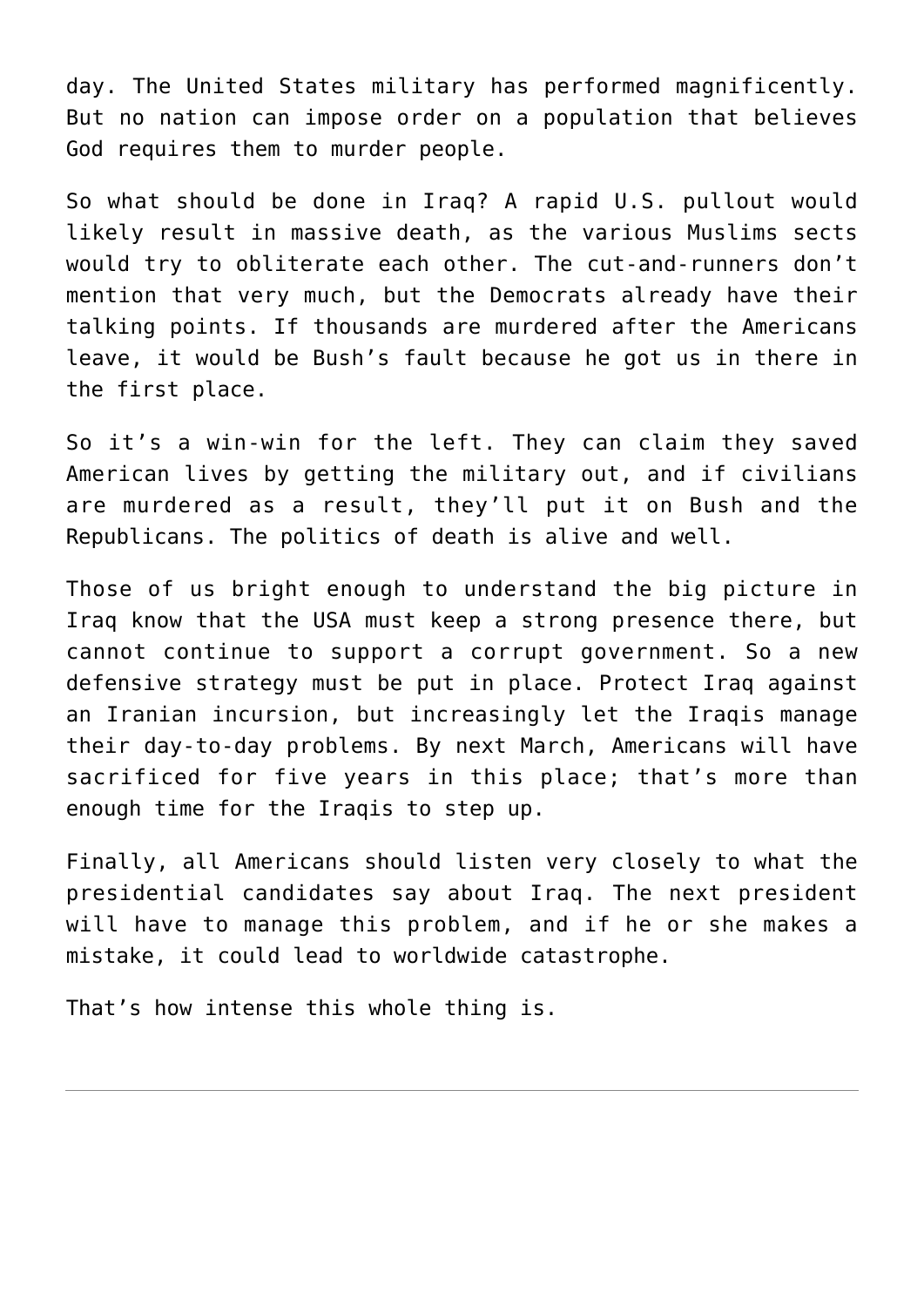## **[High School Musical Blues](https://bernardgoldberg.com/fixing-immigration/)**

There is no doubt that some entertainment critics have glorified rap "artists" like Eminem, Snoop Dogg, and Ludacris. Twenty years ago, pro-drug, anti-woman, and pro-violence lyrics would not have been embraced by the mainstream media for fear of public backlash. But today, bring on perversity in the name of diversity. Anything goes.

The same thing can be said for these revolting torture movies. A number of critics believe they're just great—the more eyegouging, the better. The director Eli Roth, whose sadistic films are beyond disturbing, is considered a genius in some quarters.

Thus, when wholesome movies like *High School Musical* and its sequel become big hits, there is cheering among many traditional Americans. But not among some critics.

*Entertainment Weekly* magazine said *High School Musical 2* was "too simplistic." And writing in the *Chicago Tribune*, critic Maureen Ryan gently mocked the movie writing: "How strange and amazing that the most popular teen musical of our time features so little kissing. Honestly, *High School Musical* and its sequel make *Grease* look like *Caligula*."

So now I must break this to Ms. Ryan and *Entertainment Weekly*: These movies are not being viewed by high school kids—little children are watching them. "Simplistic" plays among 7-yearolds. Get a clue.

More than 17 million children and their parents watched the second installment of *High School Musical*, giving Disney an enormous money making machine. Even Caligula could figure this out: Many American parents are desperate for clean-cut entertainment for their kids. Kissing isn't an issue for most elementary school urchins; they just like singing and dancing minus the obscenities.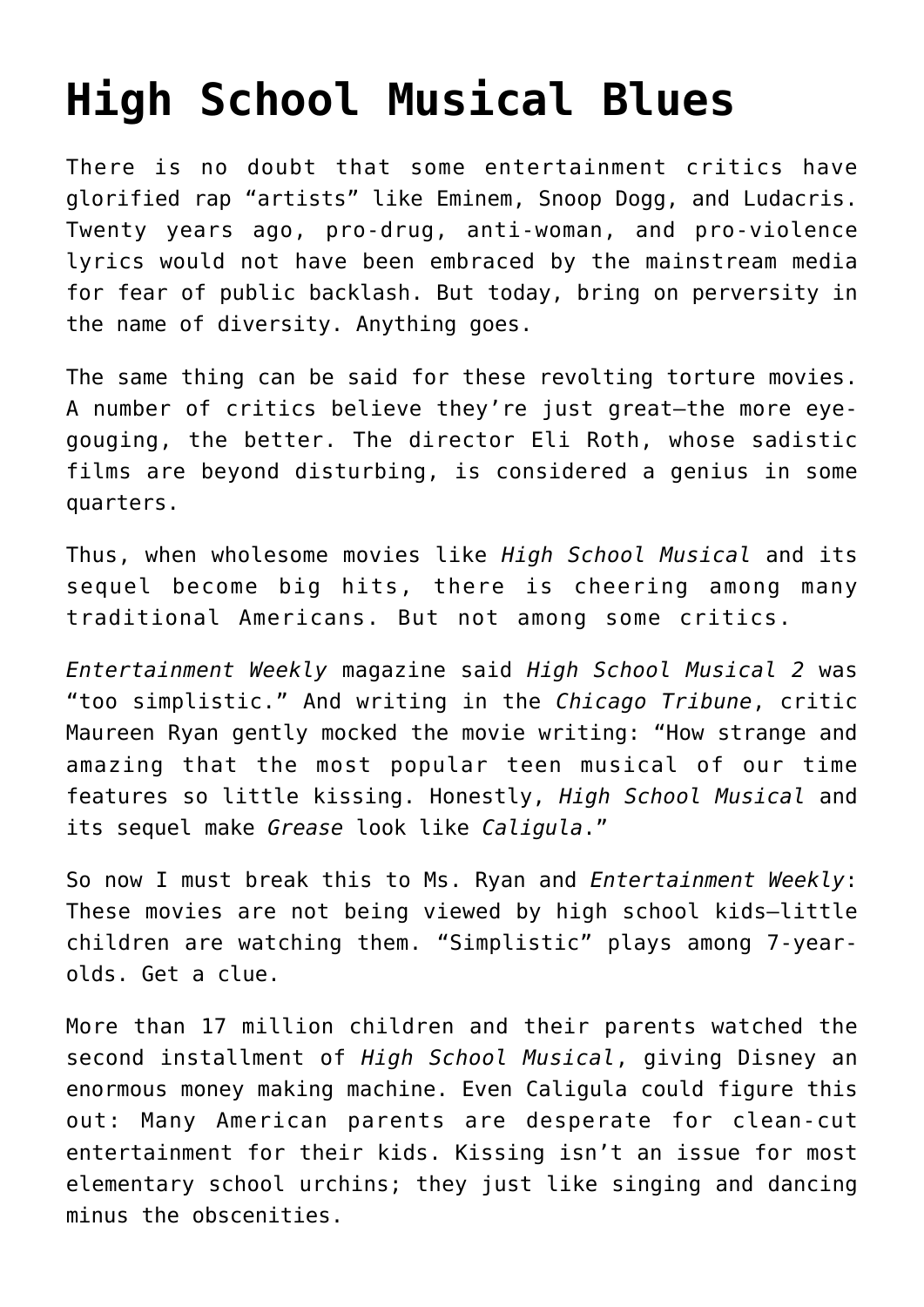But that concept is unsettling among some liberal entertainment people. Richard Roeper, the film critic for the liberal *Chicago Sun-Times*, put out a column entitled "Disney Hit is No Victory for Right-Wing."

In said column, Mr. Roeper says that he doesn't believe critics would hammer *High School Musical* simply because it is wholesome. Roeper goes on to say that conservatives might distance themselves from the movie because it embraces "liberal" (his word) values like tolerance and interracial dating.

That's right, Richard, all those mean conservatives would never like anything tolerant, would they?

Here's what I believe, based upon more than thirty years of working in the media: Many critics are jaded and cynical. Most are extremely liberal. If the property is "edgy," anti-American, or over-the-top offensive, they will like it. If the writers of *High School Musical* had turned the dancing kids into flesh-eating zombies, the critics would have been wowed.

The sad truth is that if an entertainment project espouses traditional values, applauds the USA, or embraces religion, a good number of American critics will hoot at it, and demean those who find it worthy, sometimes even citing Caligula.

So here's my review of *High School Musical*. It makes little kids happy without encouraging stuff parents don't approve of, therefore it's a good show.

With apologies to decadent Roman emperors, that's the veritas.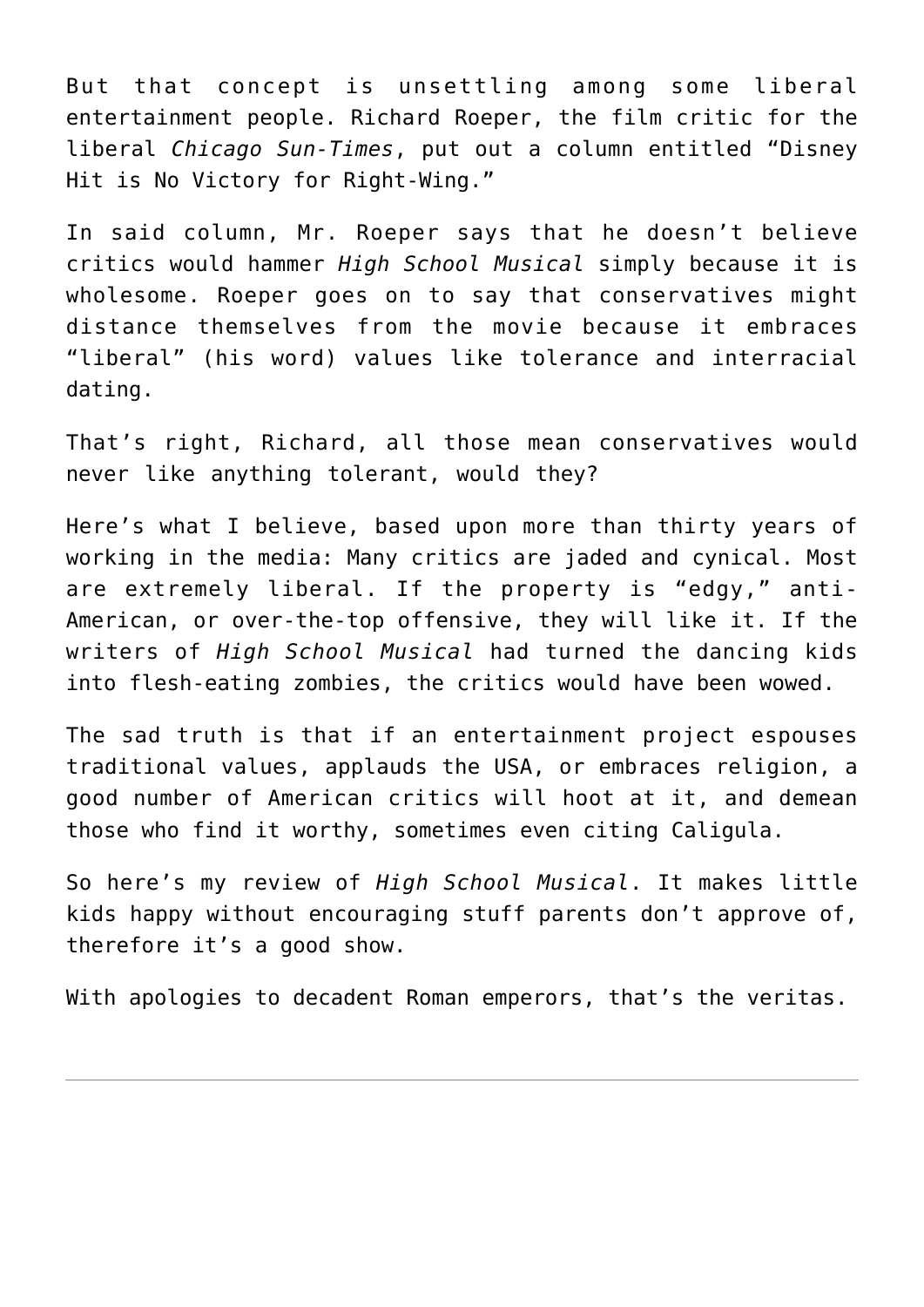# **[The Immigration Insurrection](https://bernardgoldberg.com/beyond-belief/)**

All around the country, certain cities are refusing to inform federal authorities about the activities of illegal aliens, even foreign nationals who commit crimes in their jurisdictions. This week the police department in New Haven, Connecticut issued a memo ordering officers not to cooperate with Homeland Security on enforce warrants for illegal immigrants. This follows New Haven's distribution of ID cards to illegals so they can access city services.

This, of course, is outrageous, and verges on anarchy. New Haven officials have violated Federal Statute 1373(a), and if Attorney General Gonzalez still has an office, he should prosecute them.

But he won't. And President Bush will remain mute as well. The President could urge Congress to cut off federal funding to New Haven and every other municipality that violates federal immigration law, but again, that will never happen. Every politician knows that calling for tough action against illegal immigration will bring accusations of bigotry.

The so-called "sanctuary city" policies of cities like New Haven, New York, Los Angeles, Houston and on and on have now become life and death issues, not simply ideological defiance. Let's take a look at what happened in the "sanctuary city" of Newark, New Jersey.

Jose Carranza, an illegal from Peru, was known on the streets as a very bad dude. Authorities knew it as well, because Carranza was charged with raping a 7-year-old girl and assaulting four adults.

Nevertheless, when Carranza appeared before Judge Thomas Vena on the child rape charge, Vena cut his bail in half, allowing Carranza to walk free. Ten months later, police say Carranza executed three college students in a Newark schoolyard by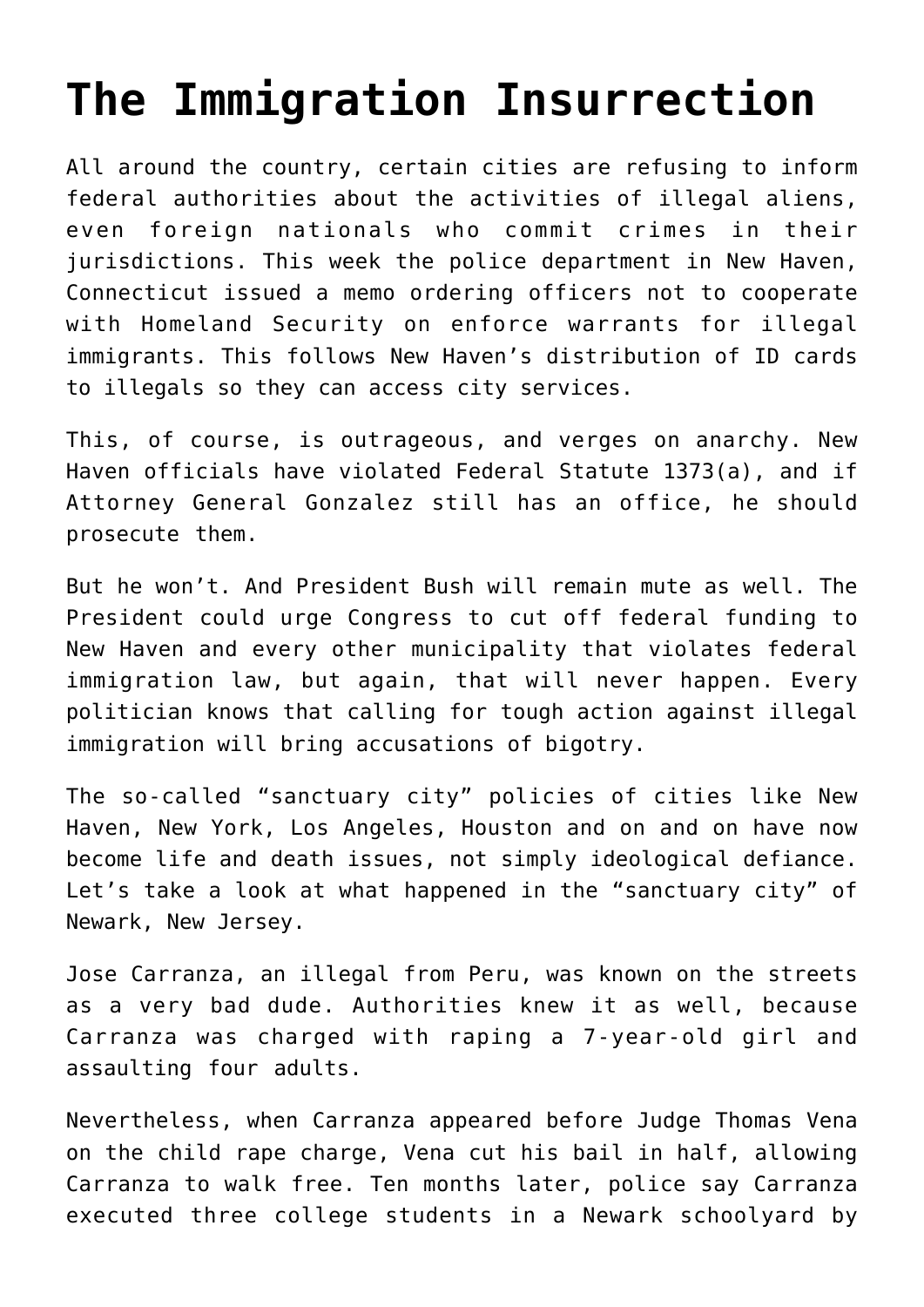shooting them to death.

Because Newark is a "sanctuary city," no official notified Homeland Security (ICE) about Carranza. Had they done so, the feds could have detained Carranza the moment he walked out of Judge Vena's courtroom.

There are many villains in this dreadful story. If convicted, Carranza is obviously an animal. Judge Vena may have the deaths of three people on his conscience. New Jersey Governor Jon Corzine and Newark officials are apparently fine with criminal aliens running around because they support the "sanctuary" policies.

Americans are rightfully confused as to how all of this can be happening. We have immigration laws in place, yet New Haven, Newark and scores of other places will not obey them. And nothing happens to the scofflaws. Following that logic, why should any law be obeyed?

The brutal truth is that three young Americans are dead in Newark because irresponsible politicians and a stupid judge would not protect them. Thousands of Americans have been killed by illegal aliens, and the only thing that can stop the madness is a public outcry because our politicians are too cowardly to crackdown.

We the people have to demand action. But will we?

#### **[The Bourne Buffoonery](https://bernardgoldberg.com/hillarys-ordeal/)**

When *The Simpsons Movie* turns out to be more realistic than *The Bourne Ultimatum*, you know something is up. Nevertheless, the thriller is a big hit, proving once again that film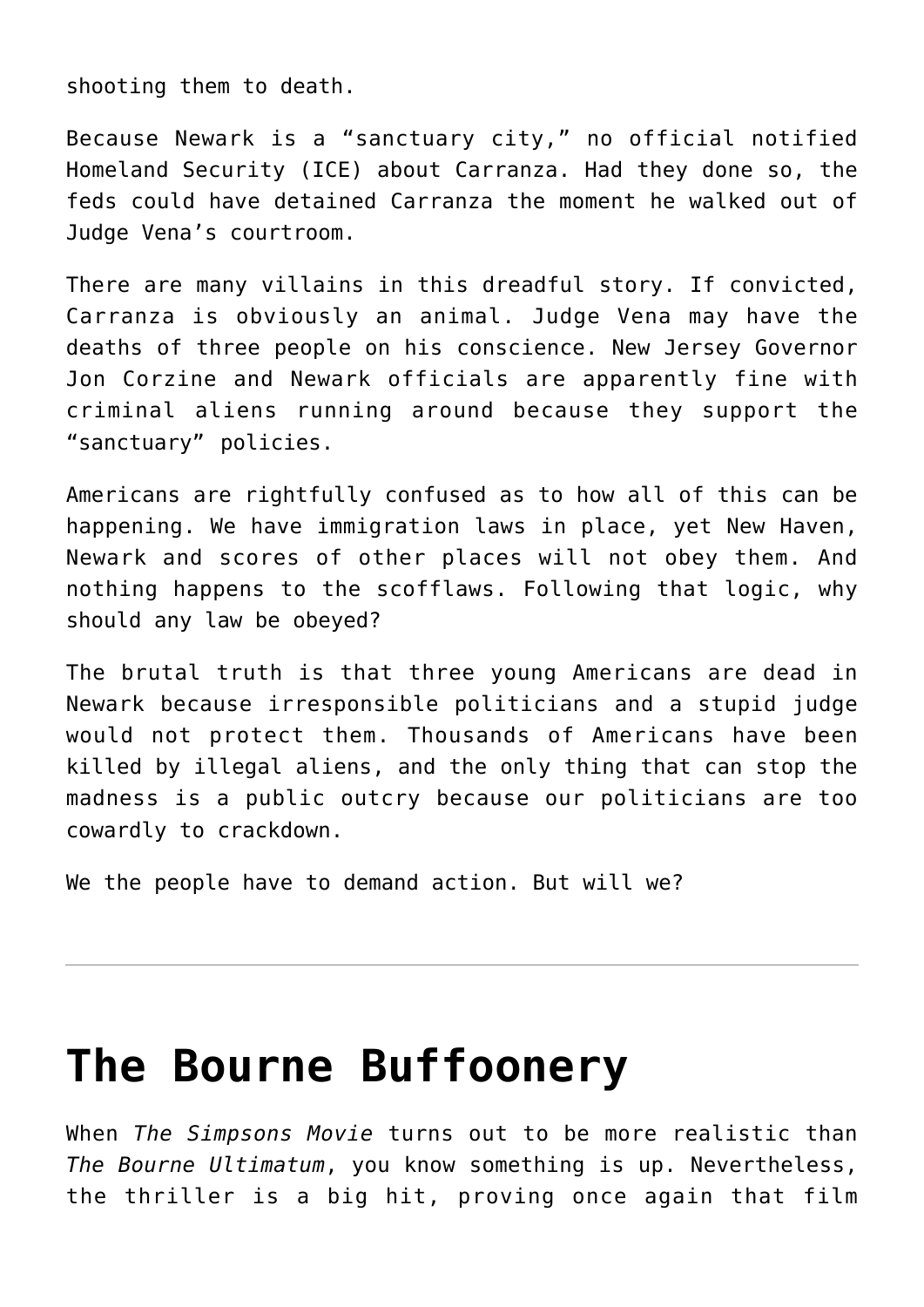audiences now want live action cartoons rather than crisp realistic films like *The Ipcress File* or *The French Connection*.

For those of you not familiar with the Bourne series, Matt Damon plays a CIA agent who becomes involved in the "Program" (as in, "get with the"). This sinister plan results in Damon being brainwashed, making him a lean, mean killing machine with no personal memories. Thus, he can murder without conscience, kind of like what Hollywood producers often do to scripts.

Anyway, Damon runs around beating up four guys at a time and eluding authorities all over the world. However, he turns on the CIA, so they must kill him. But they can't, since Matt is Clint Eastwood and Sean Connery times ten. Plus, he has Julia Stiles helping him. No way the CIA has a chance.

I knew this movie was trouble when I read the reviews. Almost all the critics liked it. The only way American movie critics would like a violent car chase film like this was if it bashed the USA, which, of course, it does.

The CIA guys are bad, bad, bad. And just to make sure Indonesian and Pakistani audiences get the picture, the CIA chief issues his evil orders with the American flag clearly seen on his desk. No language barrier here, no sir. The U.S. intelligence agencies are fiendish enterprises, which want to hurt Matt Damon and actually force Julia Stiles to cut her own hair. How could they?

Actually, both Mr. Damon and Ms. Stiles don't have to do much acting. Damon does work for the far-left MoveOn organization and is on record as having requested the Bush daughters serve in Iraq. The actor also told the *Idaho Statesman* that the CIA's use of waterboarding is an erosion of our American values.

Guess what? There's a waterboarding scene in the flick. What a